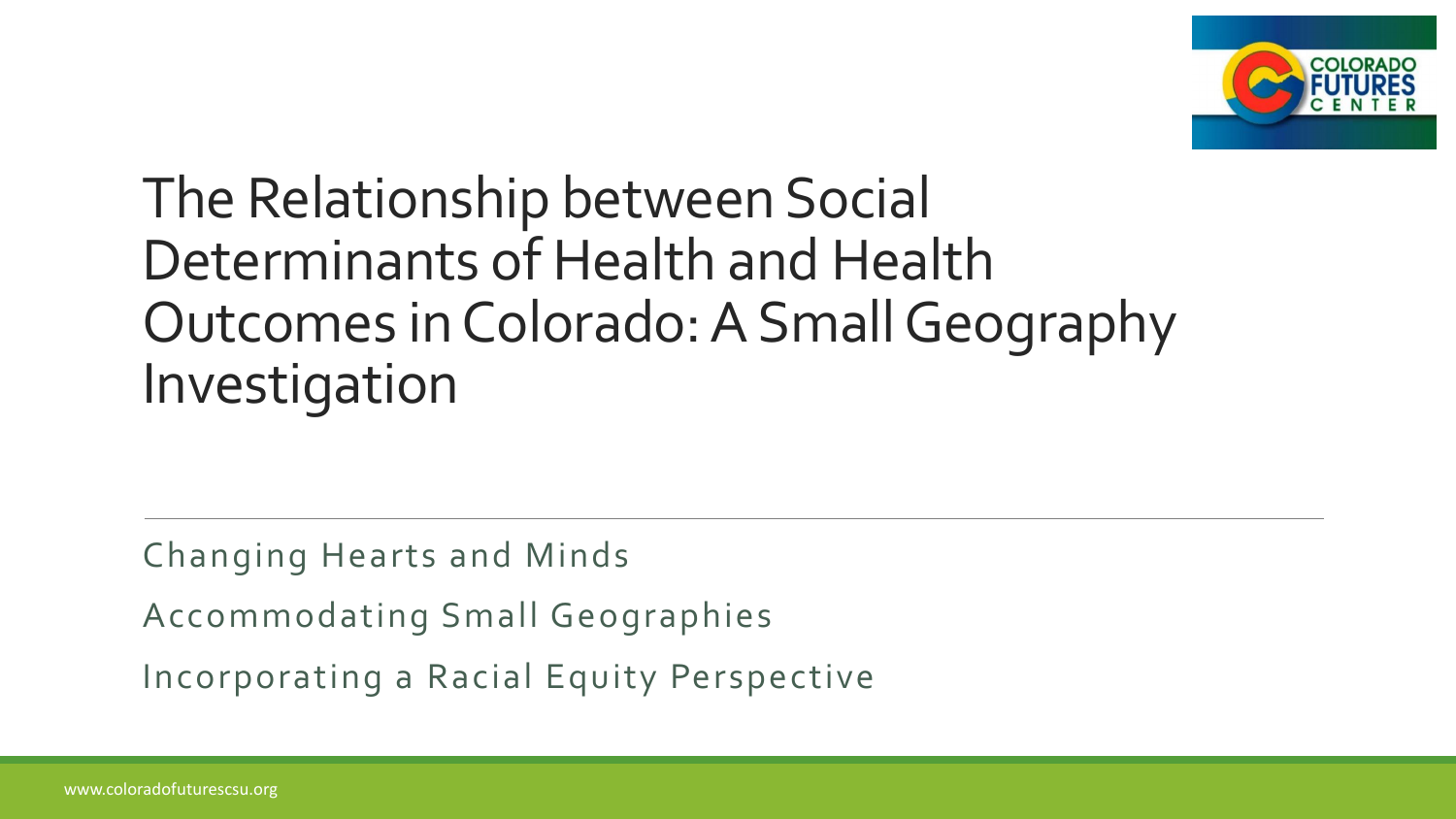## Health **Outcomes**

### Life Expectancy

Source: USA LEEP

### Self-Reported Health Status

Source: Behavioral Risk Factor Surveillance System

### NEITHER HEALTH OUTCOME IS AVAILABLE WITH DATA STRATIFIED BY RACIAL/ETHNIC BREAKDOWNS

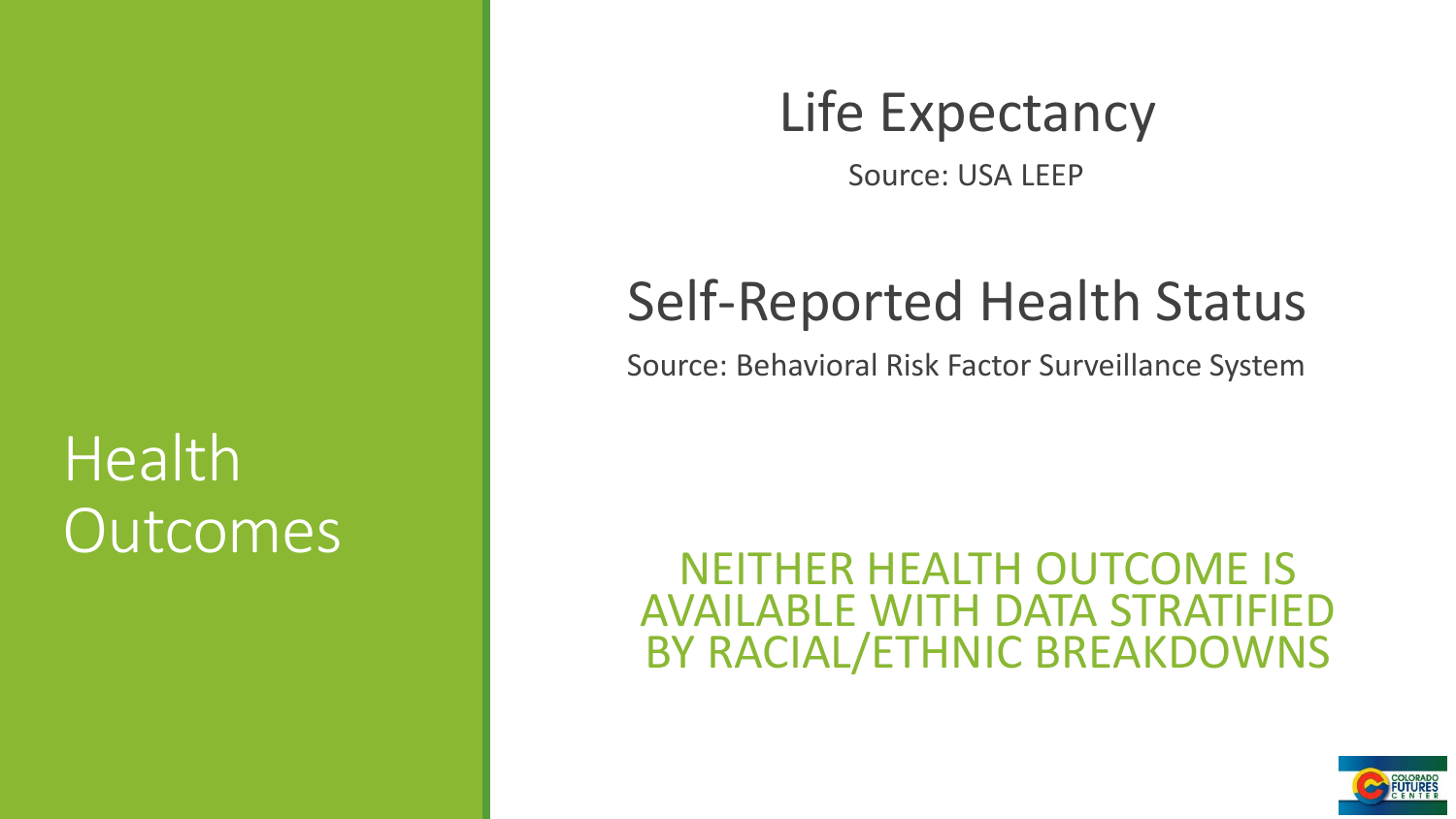## SDOH Variables in the Model

#### **SOCIAL DETERMINANT VARIABLES**

Facilities per capita (stratified urban/rural) Share of insured population Share of housing units affordable to med fam income Share of households not housing cost-burdened Walkability index (average of block groups, stratified urban/rural) Share of population with access to a car Air quality mean predicted concentration measure Share of employed persons (of total 18-70) Median family income 2017 Percent change in population 2x above FPL Average 3rd grade reading proficiency Share of population 25+ with Bachelor's or more Gini index Share of connected youth (16-19) Share of registered voters (18+) Price of bananas Low Access to food (stratified urban/rural)

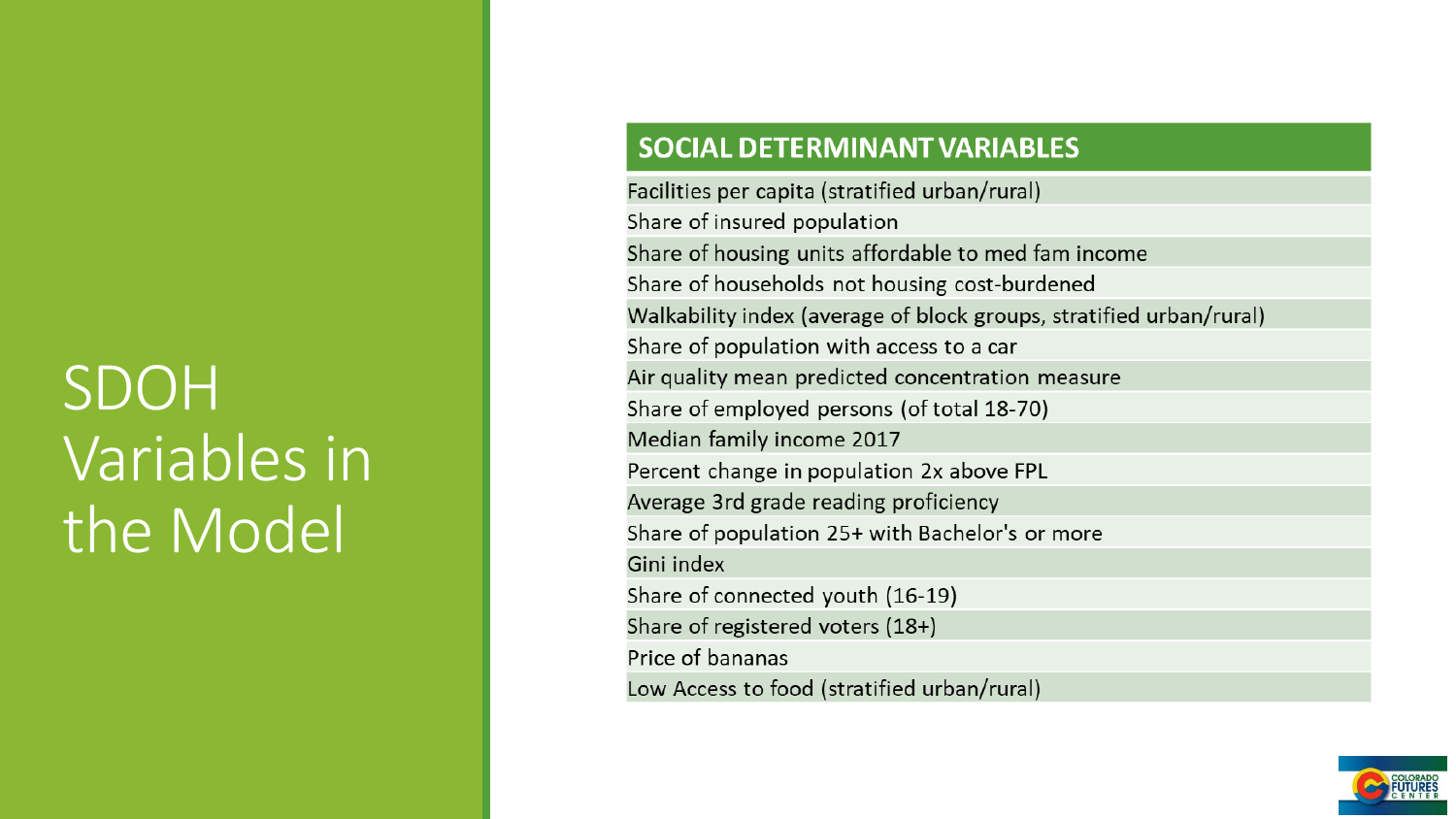# Individual Social Determinant Factors Combined into an Index

160  $140 120.$ 100 Frequency Frequency 80 60 40 20  $\Omega$ -1.6 -1.2 -0.8 -0.4 0.0 0.4 0.8 1.2 1.6 2.0

Statewide Index of Social Determinant of Health Factors

Interpreting the Histogram:

The index is a combination of z-scores.

On the graph, zero represents the state mean. The positive and negative values represent standard deviations above and below the state mean.

Alternatively, the graphic can be interpreted ordinally. Further away from zero in either direction represents incrementally better or worse than the state mean.

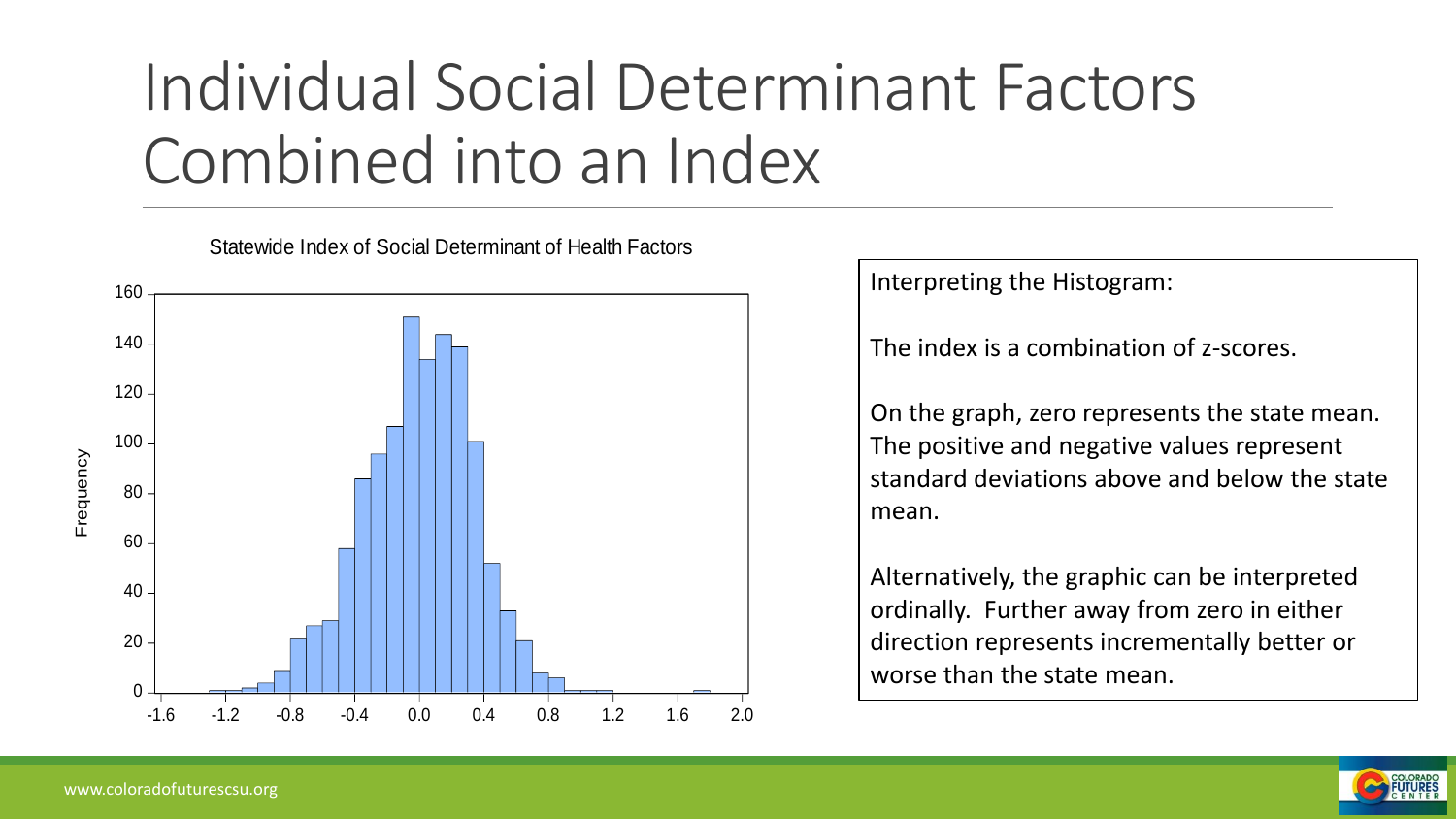## Social Determinants are Positively Related to Health Outcomes



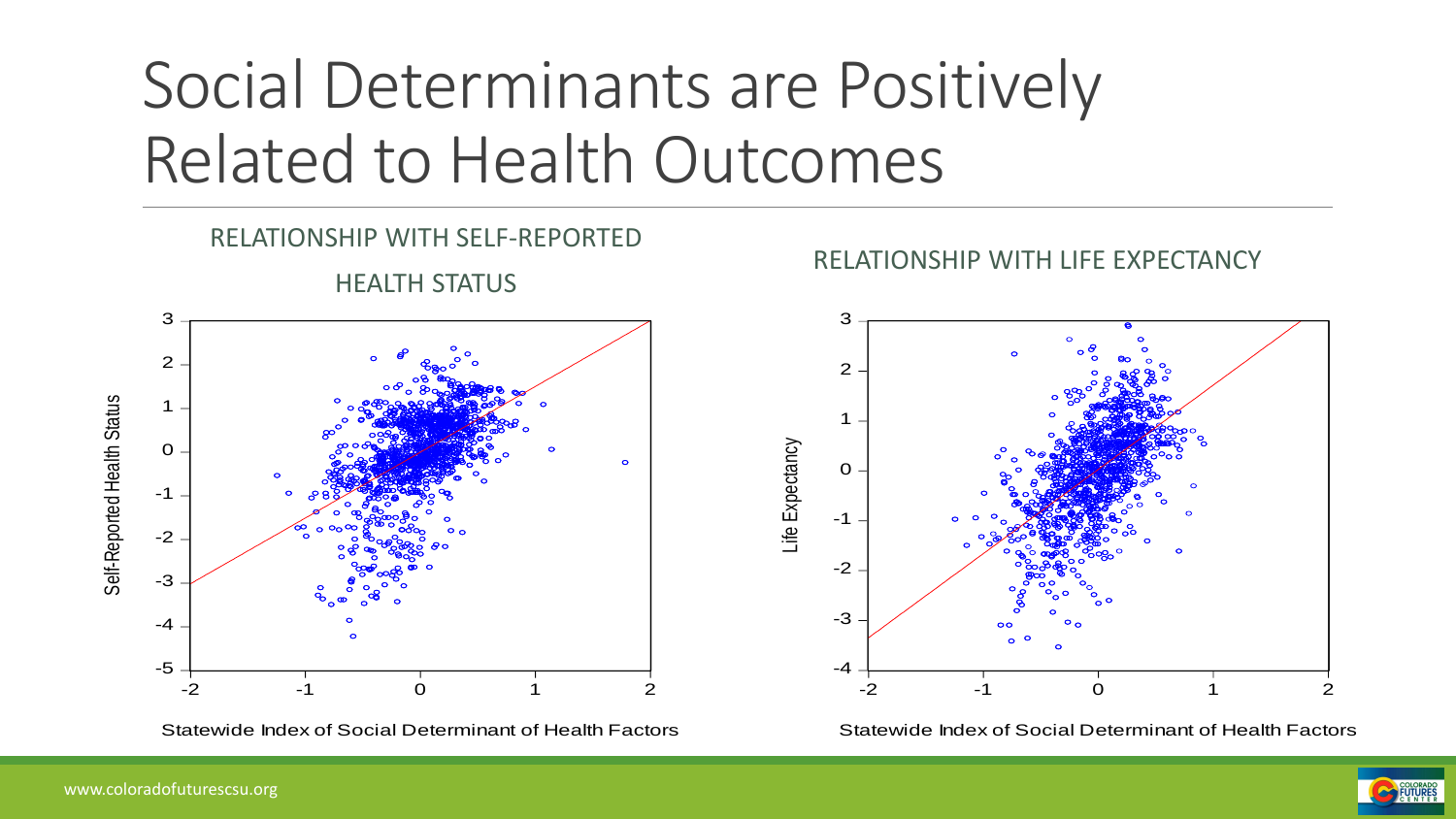However, the Larger the Percent of People of Color the Lower the Score for the Index of SDOH Factors



Percent of Color

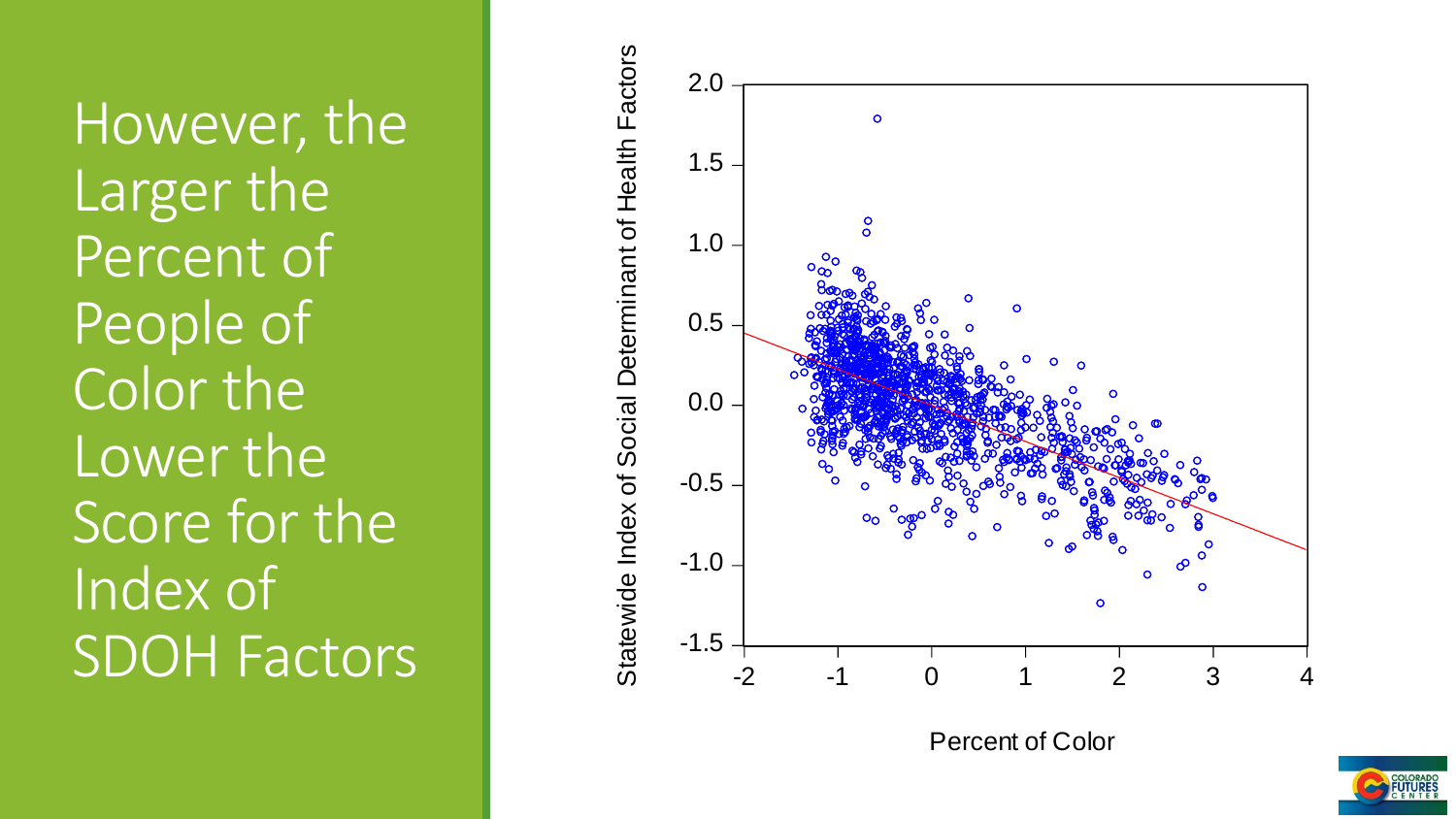## As a Result, the Larger the Percent People of Color, the Lower the Health Outcome